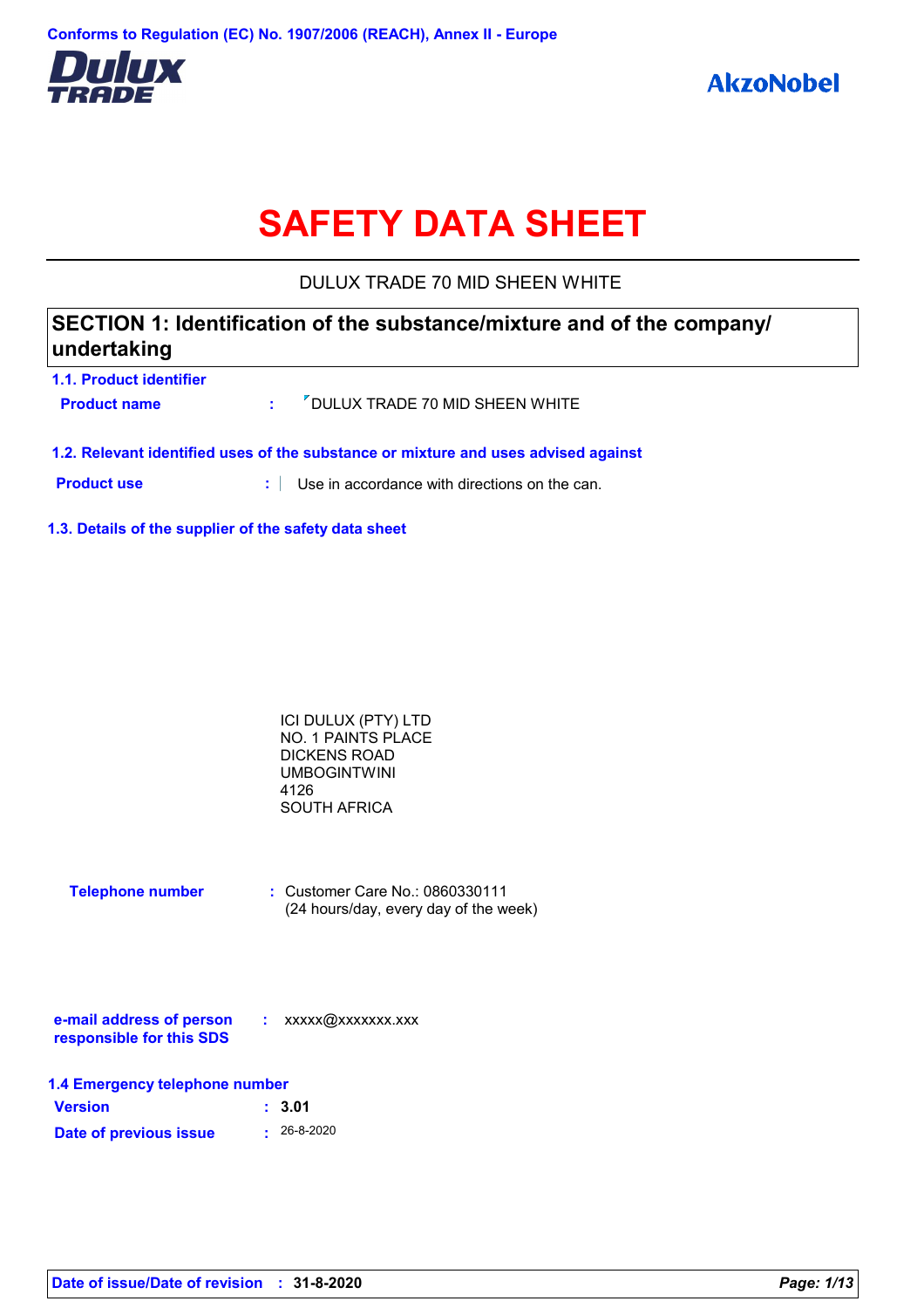# **SECTION 2: Hazards identification**

| 2.1 Classification of the substance or mixture                                                                                                       |                                                                                           |  |
|------------------------------------------------------------------------------------------------------------------------------------------------------|-------------------------------------------------------------------------------------------|--|
| <b>Product definition</b>                                                                                                                            | : Mixture                                                                                 |  |
| Skin Sens. 1, H317                                                                                                                                   | <b>Classification according to Regulation (EC) No. 1272/2008 [CLP/GHS]</b>                |  |
|                                                                                                                                                      | The product is classified as hazardous according to Regulation (EC) 1272/2008 as amended. |  |
| <b>Ingredients of unknown</b><br>toxicity                                                                                                            | $: 0\%$                                                                                   |  |
| <b>Ingredients of unknown</b><br>ecotoxicity                                                                                                         | $: 0\%$                                                                                   |  |
| See Section 16 for the full text of the H statements declared above.<br>See Section 11 for more detailed information on health effects and symptoms. |                                                                                           |  |

### **2.2 Label elements**

**Hazard pictograms :**



| <b>Signal word</b>                                                                                                                                              | $:$ Warning                                                                                                                  |
|-----------------------------------------------------------------------------------------------------------------------------------------------------------------|------------------------------------------------------------------------------------------------------------------------------|
| <b>Hazard statements</b>                                                                                                                                        | : H317 - May cause an allergic skin reaction.                                                                                |
| <b>Precautionary statements</b>                                                                                                                                 |                                                                                                                              |
| <b>General</b>                                                                                                                                                  | : P102 - Keep out of reach of children.<br>P101 - If medical advice is needed, have product container or label at hand.      |
| <b>Prevention</b>                                                                                                                                               | : P262 - Do not get in eyes, on skin, or on clothing.                                                                        |
| <b>Response</b>                                                                                                                                                 | : P312 - Call a POISON CENTER or doctor/physician if you feel unwell.                                                        |
| <b>Storage</b>                                                                                                                                                  | Not applicable.                                                                                                              |
| <b>Disposal</b>                                                                                                                                                 | : P501 - Dispose of contents and container in accordance with all local, regional,<br>national or international regulations. |
| <b>Hazardous ingredients</b>                                                                                                                                    | : $C(M)IT/MIT(3:1)$<br>methylisothiazolinone                                                                                 |
|                                                                                                                                                                 | Warning! Hazardous respirable droplets may be formed when sprayed. Do not<br>breathe spray or mist.                          |
| <b>Annex XVII - Restrictions</b><br>on the manufacture,<br>placing on the market and<br>use of certain dangerous<br>substances, mixtures and<br><b>articles</b> | : Not applicable.                                                                                                            |
| <b>Special packaging requirements</b>                                                                                                                           |                                                                                                                              |
| <b>Containers to be fitted</b><br>with child-resistant<br>fastenings                                                                                            | : Not applicable.                                                                                                            |
| <b>Tactile warning of danger : Not applicable.</b>                                                                                                              |                                                                                                                              |
| 2.3 Other hazards                                                                                                                                               |                                                                                                                              |
| Other hazards which do<br>not result in classification                                                                                                          | : None known.                                                                                                                |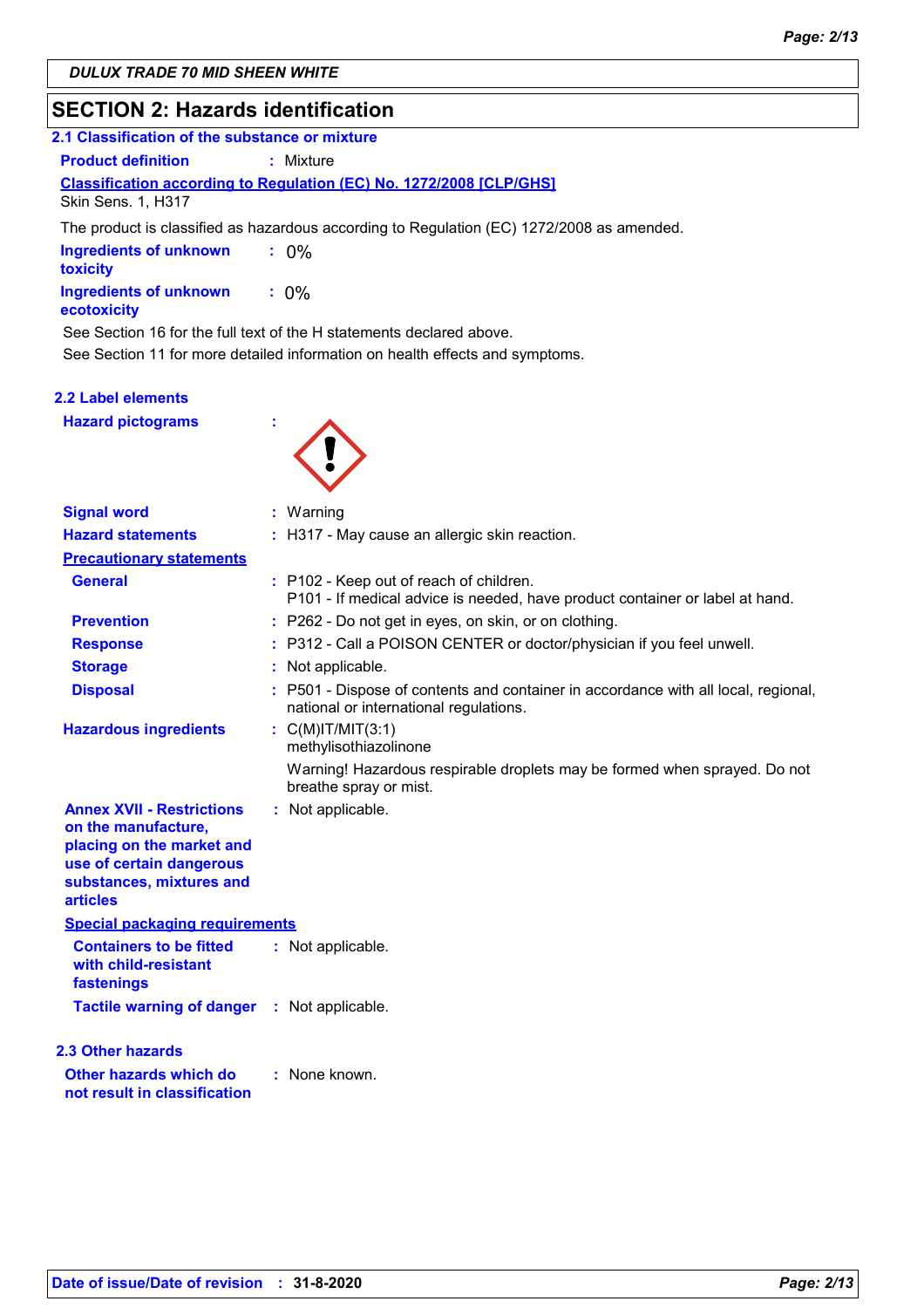# **SECTION 3: Composition/information on ingredients**

| <b>3.2 Mixtures</b>            | : Mixture                                                                    |               |                                                                                                                                                                                                                                                                                       |             |
|--------------------------------|------------------------------------------------------------------------------|---------------|---------------------------------------------------------------------------------------------------------------------------------------------------------------------------------------------------------------------------------------------------------------------------------------|-------------|
| <b>Product/ingredient name</b> | <b>Identifiers</b>                                                           | $\frac{9}{6}$ | <b>Regulation (EC) No.</b><br>1272/2008 [CLP]                                                                                                                                                                                                                                         | <b>Type</b> |
| $C(M)$ IT/MIT $(3:1)$          | IREACH #:<br>101-2120764691-48<br>ICAS: 55965-84-9<br>Index:<br>613-167-00-5 | <0.0025       | Acute Tox. 3, H301<br>Acute Tox. 2, H310<br>Acute Tox. 2, H330<br>Skin Corr. 1C, H314<br>Eye Dam. 1, H318<br>Skin Sens. 1A, H317<br>Aquatic Acute 1, H400 (M=100)<br>Aquatic Chronic 1, H410 (M=100)<br>See Section 16 for<br>the full text of the H<br>statements declared<br>above. | $[1]$       |

There are no additional ingredients present which, within the current knowledge of the supplier and in the concentrations applicable, are classified as hazardous to health or the environment, are PBTs, vPvBs or Substances of equivalent concern, or have been assigned a workplace exposure limit and hence require reporting in this section. **Type** 

[1] Substance classified with a health or environmental hazard

[2] Substance with a workplace exposure limit

[3] Substance meets the criteria for PBT according to Regulation (EC) No. 1907/2006, Annex XIII

[4] Substance meets the criteria for vPvB according to Regulation (EC) No. 1907/2006, Annex XIII

[5] Substance of equivalent concern

[6] Additional disclosure due to company policy

Occupational exposure limits, if available, are listed in Section 8.

# **SECTION 4: First aid measures**

### **4.1 Description of first aid measures**

| <b>General</b>                    | : In all cases of doubt, or when symptoms persist, seek medical attention. Never give<br>anything by mouth to an unconscious person. If unconscious, place in recovery<br>position and seek medical advice.                                                              |
|-----------------------------------|--------------------------------------------------------------------------------------------------------------------------------------------------------------------------------------------------------------------------------------------------------------------------|
| Eye contact                       | : Remove contact lenses, irrigate copiously with clean, fresh water, holding the<br>eyelids apart for at least 10 minutes and seek immediate medical advice.                                                                                                             |
| <b>Inhalation</b>                 | : Remove to fresh air. Keep person warm and at rest. If not breathing, if breathing is<br>irregular or if respiratory arrest occurs, provide artificial respiration or oxygen by<br>trained personnel.                                                                   |
| <b>Skin contact</b>               | : Remove contaminated clothing and shoes. Wash skin thoroughly with soap and<br>water or use recognised skin cleanser. Do NOT use solvents or thinners.                                                                                                                  |
| <b>Ingestion</b>                  | : If swallowed, seek medical advice immediately and show the container or label.<br>Keep person warm and at rest. Do NOT induce vomiting.                                                                                                                                |
| <b>Protection of first-aiders</b> | : No action shall be taken involving any personal risk or without suitable training. It<br>may be dangerous to the person providing aid to give mouth-to-mouth resuscitation.<br>Wash contaminated clothing thoroughly with water before removing it, or wear<br>gloves. |

### **4.2 Most important symptoms and effects, both acute and delayed**

There are no data available on the mixture itself. The mixture has been assessed following the conventional method of the CLP Regulation (EC) No 1272/2008 and is classified for toxicological properties accordingly. See Sections 2 and 3 for details.

Exposure to component solvent vapour concentrations in excess of the stated occupational exposure limit may result in adverse health effects such as mucous membrane and respiratory system irritation and adverse effects on the kidneys, liver and central nervous system. Symptoms and signs include headache, dizziness, fatigue, muscular weakness, drowsiness and, in extreme cases, loss of consciousness.

Solvents may cause some of the above effects by absorption through the skin. Repeated or prolonged contact with the mixture may cause removal of natural fat from the skin, resulting in non-allergic contact dermatitis and absorption through the skin.

If splashed in the eyes, the liquid may cause irritation and reversible damage.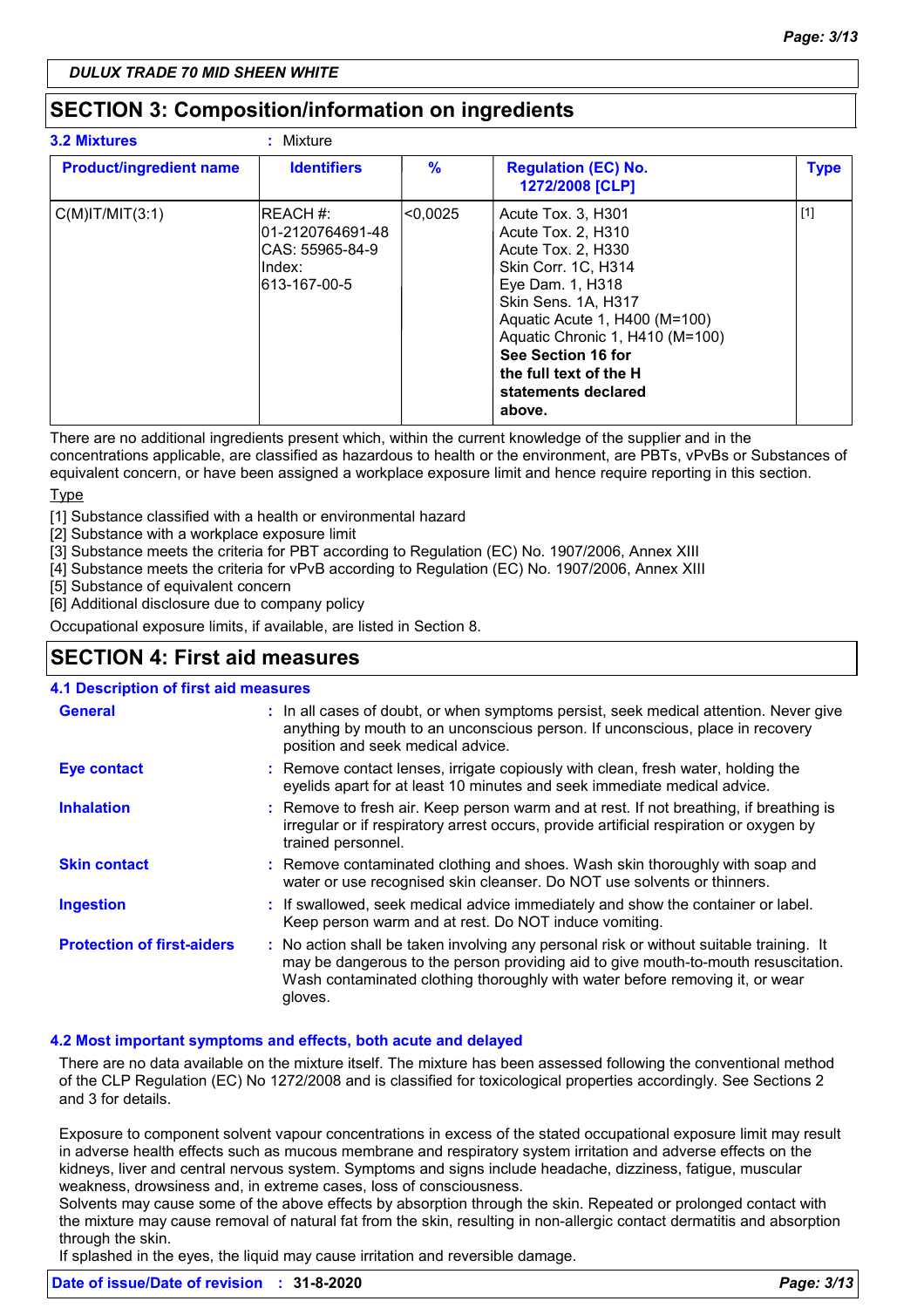# **SECTION 4: First aid measures**

Ingestion may cause nausea, diarrhea and vomiting.

This takes into account, where known, delayed and immediate effects and also chronic effects of components from short-term and long-term exposure by oral, inhalation and dermal routes of exposure and eye contact.

Contains C(M)IT/MIT(3:1), methylisothiazolinone. May produce an allergic reaction.

### **4.3 Indication of any immediate medical attention and special treatment needed**

| <b>Notes to physician</b>  | : Treat symptomatically. Contact poison treatment specialist immediately if large<br>quantities have been ingested or inhaled. |
|----------------------------|--------------------------------------------------------------------------------------------------------------------------------|
| <b>Specific treatments</b> | : No specific treatment.                                                                                                       |

See toxicological information (Section 11)

| <b>SECTION 5: Firefighting measures</b>                  |                                                                                                                              |  |  |  |
|----------------------------------------------------------|------------------------------------------------------------------------------------------------------------------------------|--|--|--|
| 5.1 Extinguishing media                                  |                                                                                                                              |  |  |  |
| <b>Suitable extinguishing</b><br>media                   | : Recommended: alcohol-resistant foam, $CO2$ , powders, water spray.                                                         |  |  |  |
| <b>Unsuitable extinguishing</b><br>media                 | : Do not use water jet.                                                                                                      |  |  |  |
|                                                          | 5.2 Special hazards arising from the substance or mixture                                                                    |  |  |  |
| <b>Hazards from the</b><br>substance or mixture          | : Fire will produce dense black smoke. Exposure to decomposition products may<br>cause a health hazard.                      |  |  |  |
| <b>Hazardous combustion</b><br>products                  | : Decomposition products may include the following materials: carbon monoxide,<br>carbon dioxide, smoke, oxides of nitrogen. |  |  |  |
| <b>5.3 Advice for firefighters</b>                       |                                                                                                                              |  |  |  |
| <b>Special protective actions</b><br>for fire-fighters   | : Cool closed containers exposed to fire with water. Do not release runoff from fire to<br>drains or watercourses.           |  |  |  |
| <b>Special protective</b><br>equipment for fire-fighters | : Appropriate breathing apparatus may be required.                                                                           |  |  |  |

# **SECTION 6: Accidental release measures**

| 6.1 Personal precautions, protective equipment and emergency procedures |  |                                                                                                                                                                                                                                                                                    |  |
|-------------------------------------------------------------------------|--|------------------------------------------------------------------------------------------------------------------------------------------------------------------------------------------------------------------------------------------------------------------------------------|--|
| For non-emergency<br>personnel                                          |  | : Exclude sources of ignition and ventilate the area. Avoid breathing vapour or mist.<br>Refer to protective measures listed in sections 7 and 8.                                                                                                                                  |  |
| For emergency responders                                                |  | : If specialised clothing is required to deal with the spillage, take note of any<br>information in Section 8 on suitable and unsuitable materials. See also the<br>information in "For non-emergency personnel".                                                                  |  |
| <b>6.2 Environmental</b><br>precautions                                 |  | : Do not allow to enter drains or watercourses. If the product contaminates lakes,<br>rivers, or sewers, inform the appropriate authorities in accordance with local<br>regulations.                                                                                               |  |
| 6.3 Methods and material<br>for containment and<br>cleaning up          |  | : Contain and collect spillage with non-combustible, absorbent material e.g. sand,<br>earth, vermiculite or diatomaceous earth and place in container for disposal<br>according to local regulations (see Section 13). Preferably clean with a detergent.<br>Avoid using solvents. |  |
| 6.4 Reference to other<br><b>sections</b>                               |  | : See Section 1 for emergency contact information.<br>See Section 8 for information on appropriate personal protective equipment.<br>See Section 13 for additional waste treatment information.                                                                                    |  |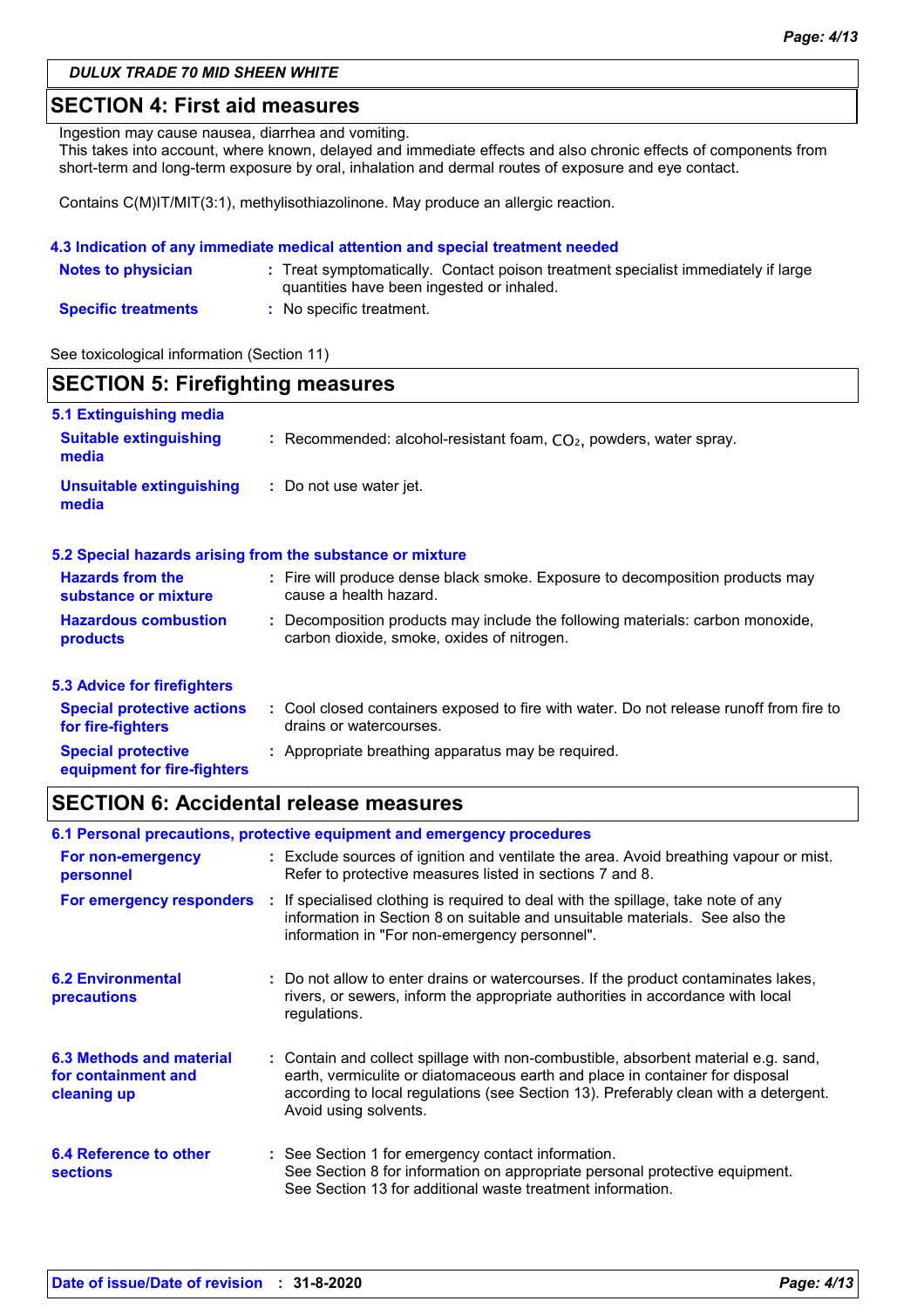# **SECTION 7: Handling and storage**

The information in this section contains generic advice and guidance. The list of Identified Uses in Section 1 should be consulted for any available use-specific information provided in the Exposure Scenario(s).

| <b>7.1 Precautions for safe</b><br>handling | : Prevent the creation of flammable or explosive concentrations of vapours in air and<br>avoid vapour concentrations higher than the occupational exposure limits.<br>In addition, the product should only be used in areas from which all naked lights and<br>other sources of ignition have been excluded. Electrical equipment should be<br>protected to the appropriate standard.<br>Mixture may charge electrostatically: always use earthing leads when transferring<br>from one container to another.<br>Operators should wear antistatic footwear and clothing and floors should be of the<br>conducting type.<br>Keep away from heat, sparks and flame. No sparking tools should be used.<br>Avoid contact with skin and eyes. Avoid the inhalation of dust, particulates, spray or<br>mist arising from the application of this mixture. Avoid inhalation of dust from<br>sanding.<br>Eating, drinking and smoking should be prohibited in areas where this material is<br>handled, stored and processed.<br>Put on appropriate personal protective equipment (see Section 8).<br>Never use pressure to empty. Container is not a pressure vessel.<br>Always keep in containers made from the same material as the original one.<br>Comply with the health and safety at work laws.<br>Do not allow to enter drains or watercourses.<br>Information on fire and explosion protection<br>Vapours are heavier than air and may spread along floors. Vapours may form |
|---------------------------------------------|------------------------------------------------------------------------------------------------------------------------------------------------------------------------------------------------------------------------------------------------------------------------------------------------------------------------------------------------------------------------------------------------------------------------------------------------------------------------------------------------------------------------------------------------------------------------------------------------------------------------------------------------------------------------------------------------------------------------------------------------------------------------------------------------------------------------------------------------------------------------------------------------------------------------------------------------------------------------------------------------------------------------------------------------------------------------------------------------------------------------------------------------------------------------------------------------------------------------------------------------------------------------------------------------------------------------------------------------------------------------------------------------------------------------------------------------------------------------------|
|                                             | explosive mixtures with air.                                                                                                                                                                                                                                                                                                                                                                                                                                                                                                                                                                                                                                                                                                                                                                                                                                                                                                                                                                                                                                                                                                                                                                                                                                                                                                                                                                                                                                                 |

### **7.2 Conditions for safe storage, including any incompatibilities**

Store in accordance with local regulations.

### **Notes on joint storage**

Keep away from: oxidising agents, strong alkalis, strong acids.

### **Additional information on storage conditions**

Observe label precautions. Store in a dry, cool and well-ventilated area. Keep away from heat and direct sunlight. Keep away from sources of ignition. No smoking. Prevent unauthorised access. Containers that have been opened must be carefully resealed and kept upright to prevent leakage.

### **7.3 Specific end use(s)**

**Recommendations :** : Not available. Not available.

**Industrial sector specific : solutions**

### **SECTION 8: Exposure controls/personal protection**

The information in this section contains generic advice and guidance. Information is provided based on typical anticipated uses of the product. Additional measures might be required for bulk handling or other uses that could significantly increase worker exposure or environmental releases.

### **8.1 Control parameters**

### **Occupational exposure limits**

No exposure limit value known.

**Recommended monitoring procedures :** If this product contains ingredients with exposure limits, personal, workplace atmosphere or biological monitoring may be required to determine the effectiveness of the ventilation or other control measures and/or the necessity to use respiratory protective equipment. Reference should be made to monitoring standards, such as the following: European Standard EN 689 (Workplace atmospheres - Guidance for the assessment of exposure by inhalation to chemical agents for comparison with limit values and measurement strategy) European Standard EN 14042 (Workplace atmospheres - Guide for the application and use of procedures for the assessment of exposure to chemical and biological agents) European Standard EN 482 (Workplace atmospheres - General requirements for the performance of procedures for the measurement of chemical agents) Reference to national guidance documents for methods for the determination of hazardous substances will also be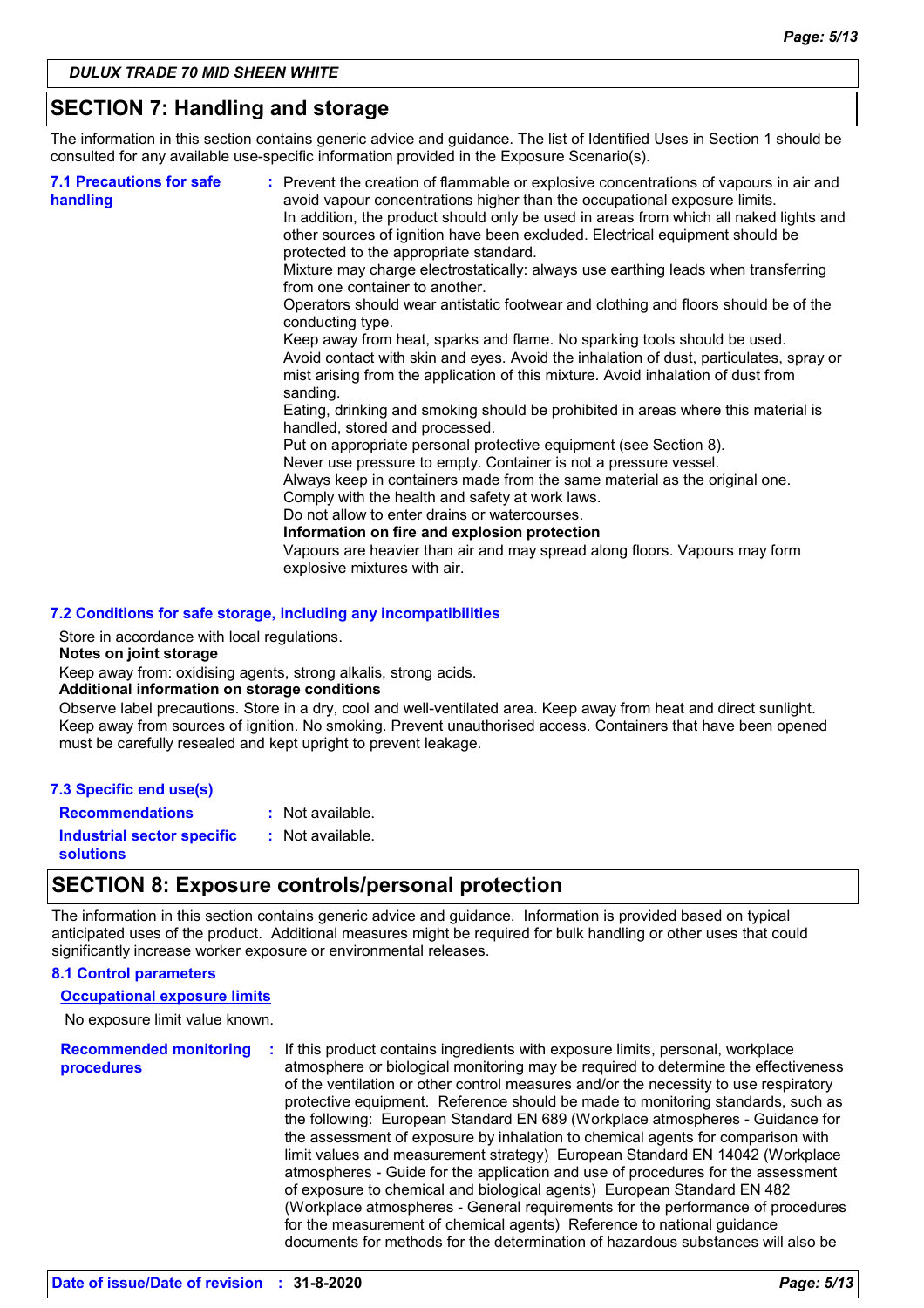# **SECTION 8: Exposure controls/personal protection** required.

# **DNELs/DMELs**

No DNELs/DMELs available.

### **PNECs**

No PNECs available

| <b>8.2 Exposure controls</b>                      |                                                                                                                                                                                                                                                                                                                                                                                                                                                                                                                                                                                                                                                                                         |
|---------------------------------------------------|-----------------------------------------------------------------------------------------------------------------------------------------------------------------------------------------------------------------------------------------------------------------------------------------------------------------------------------------------------------------------------------------------------------------------------------------------------------------------------------------------------------------------------------------------------------------------------------------------------------------------------------------------------------------------------------------|
| <b>Appropriate engineering</b><br><b>controls</b> | : Provide adequate ventilation. Where reasonably practicable, this should be<br>achieved by the use of local exhaust ventilation and good general extraction. If<br>these are not sufficient to maintain concentrations of particulates and solvent<br>vapours below the OEL, suitable respiratory protection must be worn.                                                                                                                                                                                                                                                                                                                                                             |
| <b>Individual protection measures</b>             |                                                                                                                                                                                                                                                                                                                                                                                                                                                                                                                                                                                                                                                                                         |
| <b>Hygiene measures</b>                           | : Wash hands, forearms and face thoroughly after handling chemical products, before<br>eating, smoking and using the lavatory and at the end of the working period.<br>Appropriate techniques should be used to remove potentially contaminated clothing.<br>Contaminated work clothing should not be allowed out of the workplace. Wash<br>contaminated clothing before reusing. Ensure that eyewash stations and safety<br>showers are close to the workstation location.                                                                                                                                                                                                             |
| <b>Eye/face protection</b>                        | : Use safety eyewear designed to protect against splash of liquids.                                                                                                                                                                                                                                                                                                                                                                                                                                                                                                                                                                                                                     |
| <b>Skin protection</b>                            |                                                                                                                                                                                                                                                                                                                                                                                                                                                                                                                                                                                                                                                                                         |
| <b>Hand protection</b>                            |                                                                                                                                                                                                                                                                                                                                                                                                                                                                                                                                                                                                                                                                                         |
| <b>Gloves</b>                                     | : When prolonged or frequently repeated contact may occur, a glove with a protection<br>class of 6 (breakthrough time >480 minutes according to EN374) is recommended.<br>Recommended gloves: Viton ® or Nitrile, thickness ≥ 0.38 mm.<br>When only brief contact is expected, a glove with protection class of 2 or higher<br>(breakthrough time > 30 minutes according to EN374) is recommended.<br>Recommended gloves: Nitrile, thickness ≥ 0.12 mm.<br>Gloves should be replaced regularly and if there is any sign of damage to the glove<br>material.                                                                                                                             |
|                                                   | The performance or effectiveness of the glove may be reduced by physical/chemical<br>damage and poor maintenance.                                                                                                                                                                                                                                                                                                                                                                                                                                                                                                                                                                       |
| <b>Body protection</b>                            | : Personnel should wear antistatic clothing made of natural fibres or of high-<br>temperature-resistant synthetic fibres.                                                                                                                                                                                                                                                                                                                                                                                                                                                                                                                                                               |
| <b>Other skin protection</b>                      | : Appropriate footwear and any additional skin protection measures should be<br>selected based on the task being performed and the risks involved and should be<br>approved by a specialist before handling this product.                                                                                                                                                                                                                                                                                                                                                                                                                                                               |
| <b>Respiratory protection</b>                     | : If workers are exposed to concentrations above the exposure limit, they must use<br>appropriate, certified respirators.                                                                                                                                                                                                                                                                                                                                                                                                                                                                                                                                                               |
|                                                   | <b>OLD LEAD-BASED PAINTS:</b>                                                                                                                                                                                                                                                                                                                                                                                                                                                                                                                                                                                                                                                           |
|                                                   | When surfaces are to be prepared for painting, account should be taken of the age<br>of the property and the possibility that lead-pigmented paint might be present. There<br>is a possibility that ingestion or inhalation of scrapings or dust arising from the<br>preparation work could cause health effects. As a working rule you should assume<br>that this will be the case if the age of the property is pre 1960.                                                                                                                                                                                                                                                             |
|                                                   | Where possible wet sanding or chemical stripping methods should be used with<br>surfaces of this type to avoid the creation of dust. When dry sanding cannot be<br>avoided, and effective local exhaust ventilation is not available, it is recommended<br>that a dust respirator is worn, that is approved for use with lead dusts, and its type<br>selected on the basis of the COSHH assessment, taking into account the<br>Workplace Exposure Limit for lead in air. Furthermore, steps should be taken to<br>ensure containment of the dusts created, and that all practicable measures are<br>taken to clean up thoroughly all deposits of dusts in and around the affected area. |
|                                                   | Respiratory protection in case of dust or spray mist formation. (particle filter EN143<br>type P2) Respiratory protection in case of vapour formation. (half mask with                                                                                                                                                                                                                                                                                                                                                                                                                                                                                                                  |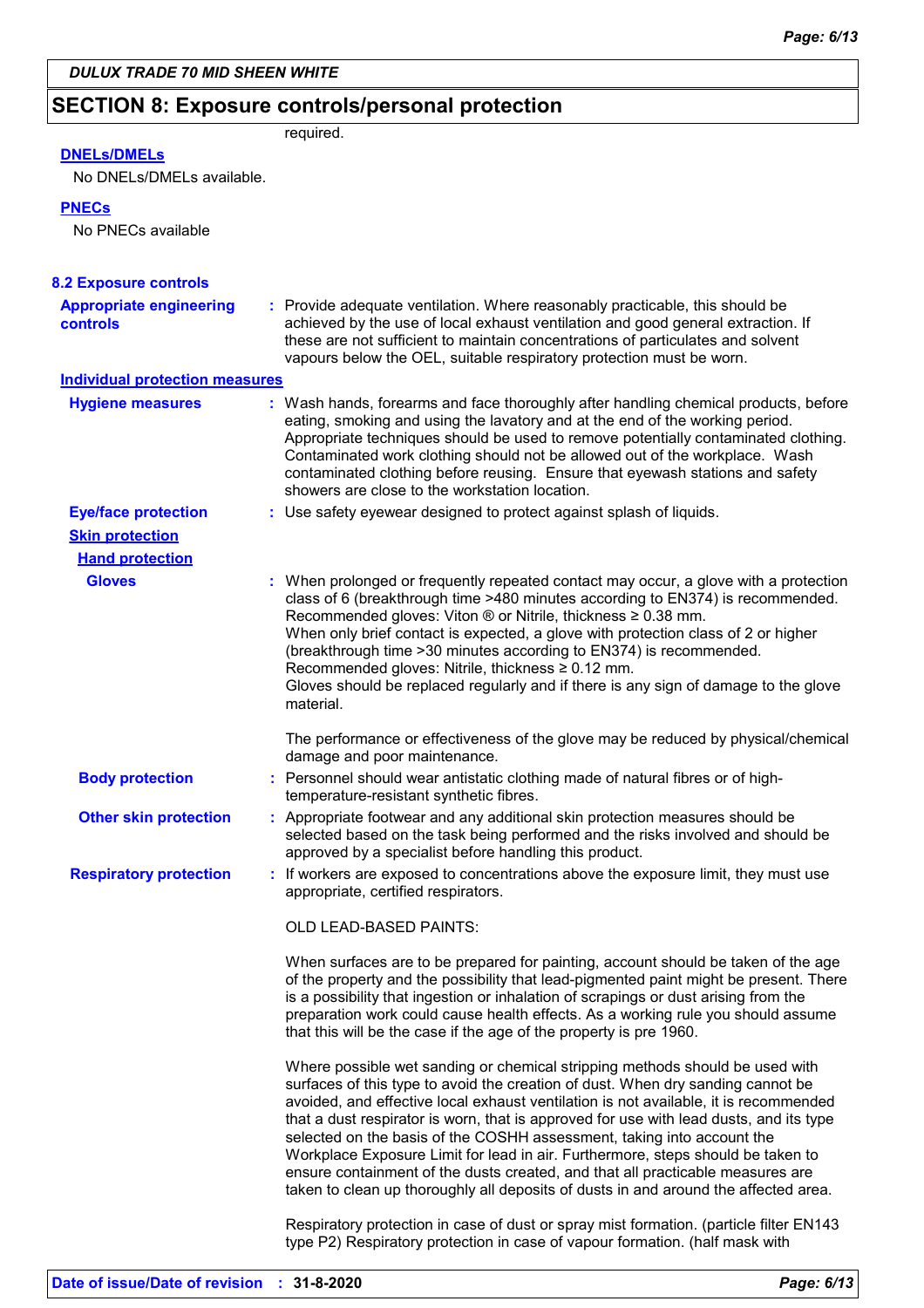# **SECTION 8: Exposure controls/personal protection**

combination filter A2-P2 til concentrations of 0,5 Vol%.)

|                                           | The current Control of Lead at Work Regulations approved code of practice should<br>be consulted for advice on protective clothing and personal hygiene precautions.<br>Care should also be taken to exclude visitors, members of the household and<br>especially children from the affected area, during the actual work and the<br>subsequent clean up operations. All scrapings, dust, etc. should be disposed of by<br>the professional painting contractor as Hazardous Waste.                                                                                                                                                                    |
|-------------------------------------------|--------------------------------------------------------------------------------------------------------------------------------------------------------------------------------------------------------------------------------------------------------------------------------------------------------------------------------------------------------------------------------------------------------------------------------------------------------------------------------------------------------------------------------------------------------------------------------------------------------------------------------------------------------|
|                                           | Extra precautions will also need to be taken when burning off old lead-based paints<br>because fumes containing lead will be produced. It is recommended that a<br>respirator, approved for use with particulate fumes of lead is selected on the basis<br>of the COSHH assessment, taking into account the Workplace Exposure Limit for<br>lead in air. Similar precautions to those given above about sanding should be taken<br>with reference to protective clothing, disposal of scrapings and dusts, and exclusion<br>of other personnel and especially children from the building during actual work and<br>the subsequent clean up operations. |
|                                           | Avoid the inhalation of dust. Wear suitable face mask if dry sanding. Special<br>precautions should be taken during surface preparation of pre-1960s paint surfaces<br>over wood and metal as they may contain harmful lead.                                                                                                                                                                                                                                                                                                                                                                                                                           |
| <b>Environmental exposure</b><br>controls | : Do not allow to enter drains or watercourses.                                                                                                                                                                                                                                                                                                                                                                                                                                                                                                                                                                                                        |

# **SECTION 9: Physical and chemical properties**

| <b>Appearance</b>                                                  |    |                                                            |
|--------------------------------------------------------------------|----|------------------------------------------------------------|
| <b>Physical state</b>                                              |    | $:$ Liquid.                                                |
| <b>Colour</b>                                                      |    | : Various: See label.                                      |
| <b>Odour</b>                                                       |    | Not available.                                             |
| <b>Odour threshold</b>                                             |    | Not available.                                             |
| pH                                                                 |    | : 9.1                                                      |
| <b>Melting point/freezing point</b>                                |    | : Not available.                                           |
| Initial boiling point and boiling<br>range                         | ÷. | $100^{\circ}$ C                                            |
| <b>Flash point</b>                                                 |    | : Not applicable.                                          |
| <b>Evaporation rate</b>                                            |    | : Not available.                                           |
| <b>Upper/lower flammability or</b><br>explosive limits             |    | $:$ Not available.                                         |
| <b>Vapour pressure</b>                                             |    | : Not available.                                           |
| <b>Vapour density</b>                                              |    | : Not available.                                           |
| <b>Relative density</b>                                            | ÷. | 1,239                                                      |
| <b>Solubility(ies)</b>                                             | t. | Easily soluble in the following materials: cold water.     |
| <b>Partition coefficient: n-octanol/ : Not available.</b><br>water |    |                                                            |
| <b>Auto-ignition temperature</b>                                   |    | : Not available.                                           |
| <b>Decomposition temperature</b>                                   |    | : Not available.                                           |
| <b>Viscosity</b>                                                   |    | : Kinematic (room temperature): $12,91$ cm <sup>2</sup> /s |
| <b>Explosive properties</b>                                        |    | : Not available.                                           |
| <b>Oxidising properties</b>                                        |    | : Not available.                                           |
| 9.2. Other information                                             |    |                                                            |
| <b>Solubility in water</b>                                         |    | $:$ Not available.                                         |

# **9.1. Information on basic physical and chemical properties**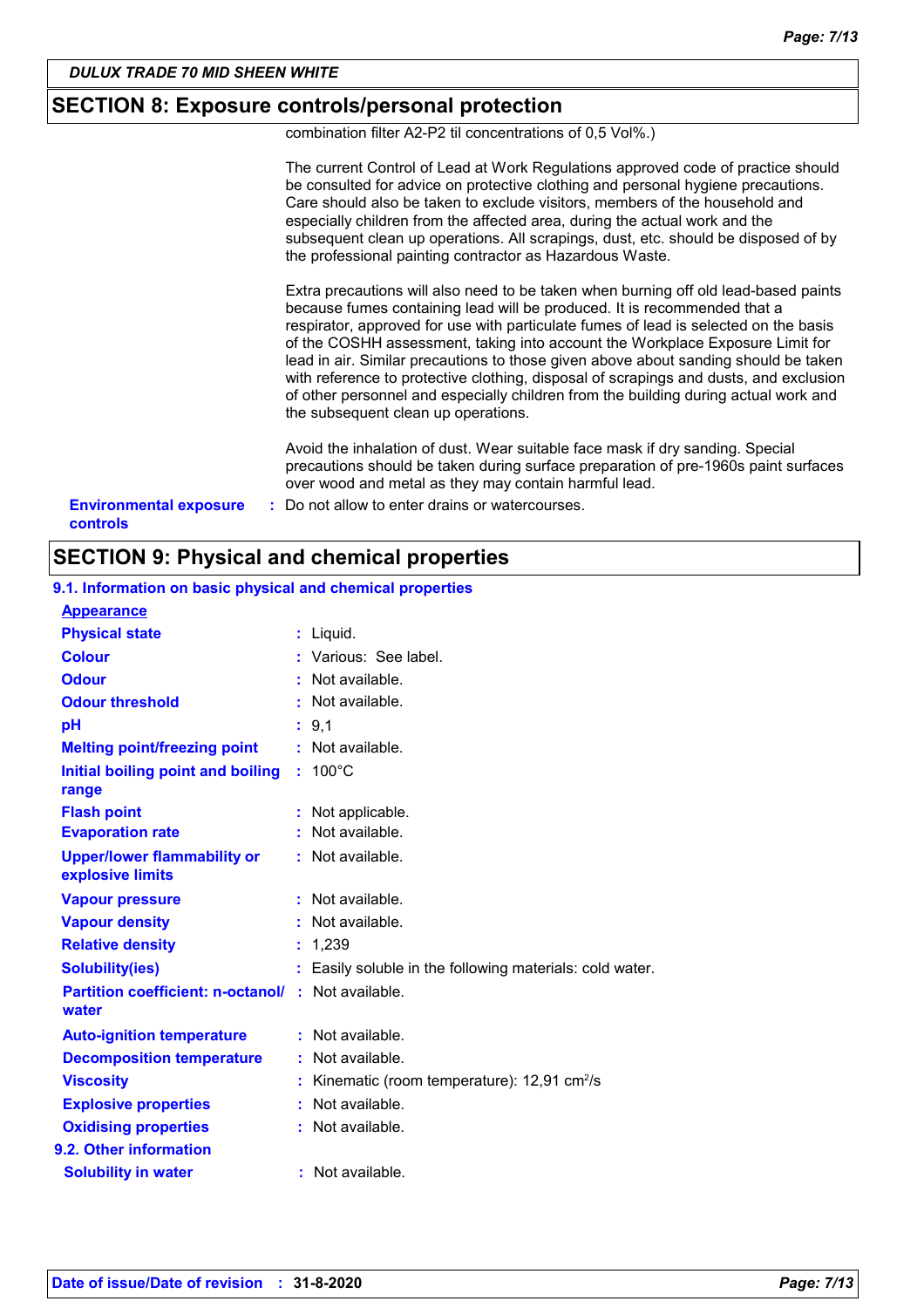# **SECTION 10: Stability and reactivity**

| <b>SECTION 11: Toxicological information</b>      |                                                                                                                                     |  |  |
|---------------------------------------------------|-------------------------------------------------------------------------------------------------------------------------------------|--|--|
| <b>10.6 Hazardous</b><br>decomposition products   | : Decomposition products may include the following materials: carbon monoxide,<br>carbon dioxide, smoke, oxides of nitrogen.        |  |  |
| <b>10.5 Incompatible materials</b>                | : Keep away from the following materials to prevent strong exothermic reactions:<br>oxidising agents, strong alkalis, strong acids. |  |  |
| <b>10.4 Conditions to avoid</b>                   | : When exposed to high temperatures may produce hazardous decomposition<br>products.                                                |  |  |
| <b>10.3 Possibility of</b><br>hazardous reactions | : Under normal conditions of storage and use, hazardous reactions will not occur.                                                   |  |  |
| <b>10.2 Chemical stability</b>                    | : Stable under recommended storage and handling conditions (see Section 7).                                                         |  |  |
| <b>10.1 Reactivity</b>                            | : No specific test data related to reactivity available for this product or its ingredients.                                        |  |  |

### **11.1 Information on toxicological effects**

There are no data available on the mixture itself. The mixture has been assessed following the conventional method of the CLP Regulation (EC) No 1272/2008 and is classified for toxicological properties accordingly. See Sections 2 and 3 for details.

Exposure to component solvent vapour concentrations in excess of the stated occupational exposure limit may result in adverse health effects such as mucous membrane and respiratory system irritation and adverse effects on the kidneys, liver and central nervous system. Symptoms and signs include headache, dizziness, fatigue, muscular weakness, drowsiness and, in extreme cases, loss of consciousness.

Solvents may cause some of the above effects by absorption through the skin. Repeated or prolonged contact with the mixture may cause removal of natural fat from the skin, resulting in non-allergic contact dermatitis and absorption through the skin.

If splashed in the eyes, the liquid may cause irritation and reversible damage.

Ingestion may cause nausea, diarrhea and vomiting.

This takes into account, where known, delayed and immediate effects and also chronic effects of components from short-term and long-term exposure by oral, inhalation and dermal routes of exposure and eye contact.

Contains C(M)IT/MIT(3:1), methylisothiazolinone. May produce an allergic reaction.

### **Acute toxicity Conclusion/Summary :** Not available.

**Acute toxicity estimates**

Not available.

### **Irritation/Corrosion**

| <b>Product/ingredient name</b>                            | <b>Result</b>          | <b>Species</b> | <b>Score</b> | <b>Exposure</b> | <b>Observation</b> |
|-----------------------------------------------------------|------------------------|----------------|--------------|-----------------|--------------------|
| $C(M)$ IT/MIT $(3:1)$                                     | Skin - Severe irritant | <b>Human</b>   | -            | 0.01 Percent    |                    |
| <b>Conclusion/Summary</b><br><b>Sensitisation</b>         | : Not available.       |                |              |                 |                    |
| <b>Conclusion/Summary</b><br><b>Mutagenicity</b>          | : Not available.       |                |              |                 |                    |
| <b>Conclusion/Summary</b><br><b>Carcinogenicity</b>       | : Not available.       |                |              |                 |                    |
| <b>Conclusion/Summary</b><br><b>Reproductive toxicity</b> | : Not available.       |                |              |                 |                    |
| <b>Conclusion/Summary</b><br><b>Teratogenicity</b>        | : Not available.       |                |              |                 |                    |
| <b>Conclusion/Summary</b>                                 | : Not available.       |                |              |                 |                    |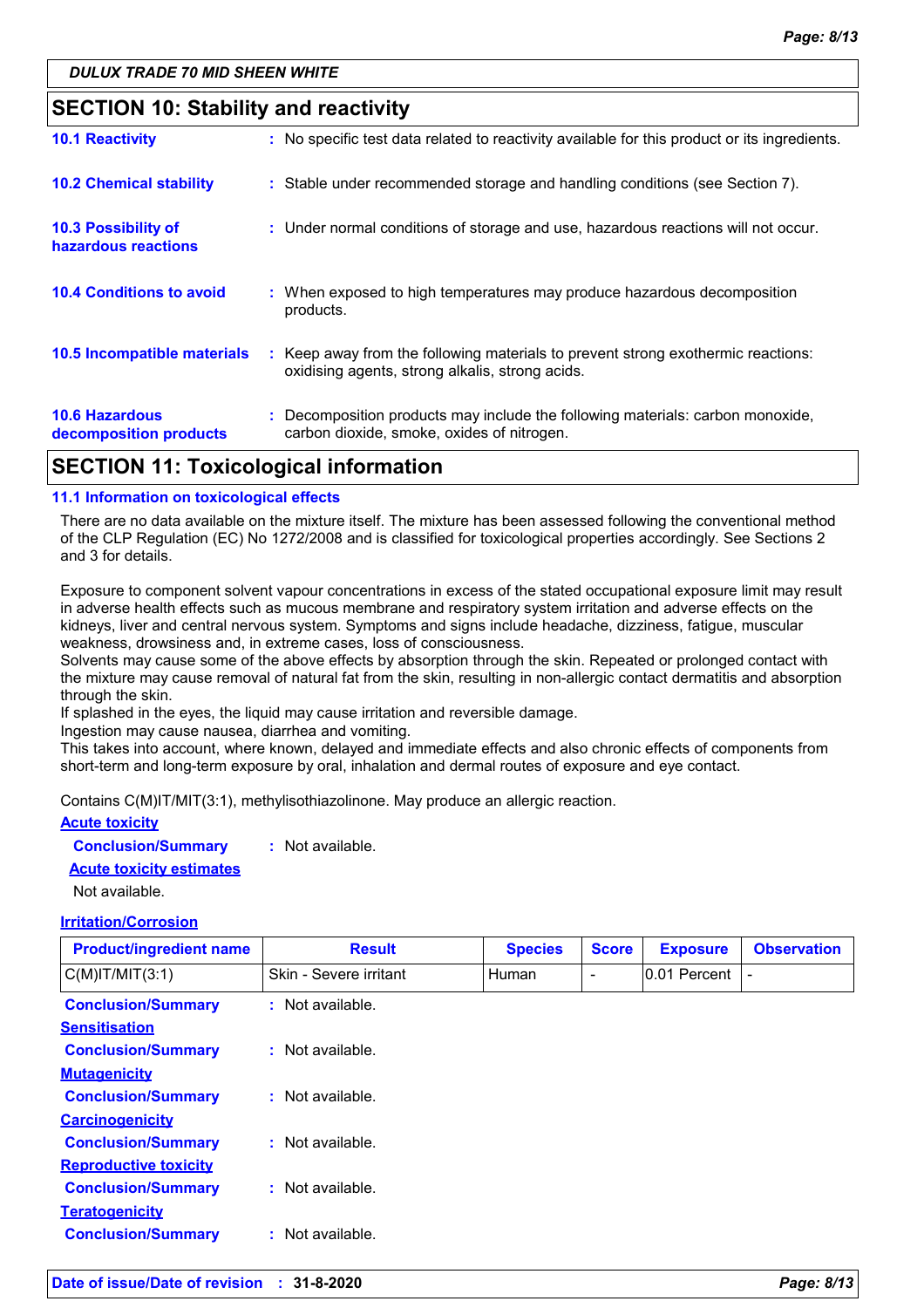# **SECTION 11: Toxicological information**

**Specific target organ toxicity (single exposure)**

Not available.

### **Specific target organ toxicity (repeated exposure)**

Not available.

### **Aspiration hazard**

Not available.

**Other information :**

: Not available.

# **SECTION 12: Ecological information**

### **12.1 Toxicity**

There are no data available on the mixture itself. Do not allow to enter drains or watercourses.

The mixture has been assessed following the summation method of the CLP Regulation (EC) No 1272/2008 and is not classified as hazardous to the environment, but contains substance(s) hazardous to the environment. See section 3 for details.

**Conclusion/Summary :** Not available.

### **12.2 Persistence and degradability**

**Conclusion/Summary :** Not available.

### **12.3 Bioaccumulative potential**

Not available.

| : Not available.  |
|-------------------|
| : Not available.  |
|                   |
| : Not applicable. |
| : Not applicable. |
|                   |
|                   |

**12.6 Other adverse effects** : No known significant effects or critical hazards.

# **SECTION 13: Disposal considerations**

The information in this section contains generic advice and guidance. The list of Identified Uses in Section 1 should be consulted for any available use-specific information provided in the Exposure Scenario(s).

| <b>13.1 Waste treatment methods</b><br><b>Product</b> |                                                                                                                                                                                                                                                                                                                                                                                                                                                                                                                                                      |
|-------------------------------------------------------|------------------------------------------------------------------------------------------------------------------------------------------------------------------------------------------------------------------------------------------------------------------------------------------------------------------------------------------------------------------------------------------------------------------------------------------------------------------------------------------------------------------------------------------------------|
| <b>Methods of disposal</b>                            | : The generation of waste should be avoided or minimised wherever possible.<br>Disposal of this product, solutions and any by-products should at all times comply<br>with the requirements of environmental protection and waste disposal legislation<br>and any regional local authority requirements. Dispose of surplus and non-<br>recyclable products via a licensed waste disposal contractor. Waste should not be<br>disposed of untreated to the sewer unless fully compliant with the requirements of<br>all authorities with jurisdiction. |
| <b>Hazardous waste</b>                                | : The classification of the product may meet the criteria for a hazardous waste.                                                                                                                                                                                                                                                                                                                                                                                                                                                                     |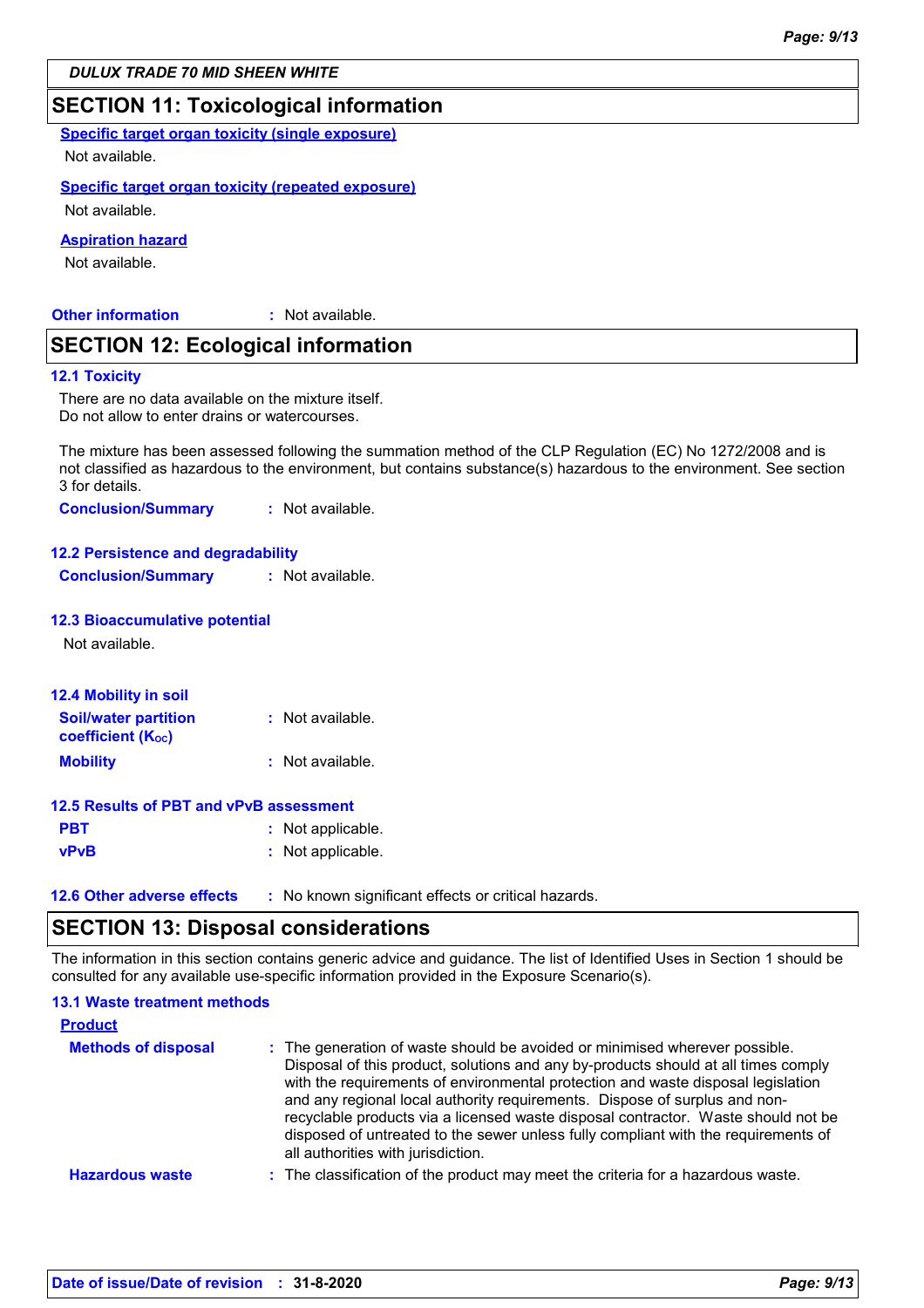# **SECTION 13: Disposal considerations**

| <b>Disposal considerations</b> | Do not allow to enter drains or watercourses.<br>Dispose of according to all federal, state and local applicable regulations.<br>If this product is mixed with other wastes, the original waste product code may no<br>longer apply and the appropriate code should be assigned.<br>For further information, contact your local waste authority. |  |
|--------------------------------|--------------------------------------------------------------------------------------------------------------------------------------------------------------------------------------------------------------------------------------------------------------------------------------------------------------------------------------------------|--|
| <b>Packaging</b>               |                                                                                                                                                                                                                                                                                                                                                  |  |
| <b>Methods of disposal</b>     | : The generation of waste should be avoided or minimised wherever possible. Waste<br>packaging should be recycled. Incineration or landfill should only be considered<br>when recycling is not feasible.                                                                                                                                         |  |
| <b>Disposal considerations</b> | : Using information provided in this safety data sheet, advice should be obtained from<br>the relevant waste authority on the classification of empty containers.<br>Empty containers must be scrapped or reconditioned.<br>Dispose of containers contaminated by the product in accordance with local or<br>national legal provisions.          |  |
| <b>Type of packaging</b>       | European waste catalogue (EWC)                                                                                                                                                                                                                                                                                                                   |  |
| <b>CEPE Paint Guidelines</b>   | 15 01 10*<br>packaging containing residues of or contaminated by<br>hazardous substances                                                                                                                                                                                                                                                         |  |
| <b>Special precautions</b>     | This material and its container must be disposed of in a safe way. Care should be<br>taken when handling emptied containers that have not been cleaned or rinsed out.<br>Empty containers or liners may retain some product residues. Avoid dispersal of<br>spilt material and runoff and contact with soil, waterways, drains and sewers.       |  |

# **SECTION 14: Transport information**

**Information pertaining to IATA and ADN is considered not relevant since the material is not packaged in the correct approved packaging required of these methods of transport.**

|                                                                    | <b>ADR</b>                                                                                                                                                                                                             | <b>IMDG</b>     |
|--------------------------------------------------------------------|------------------------------------------------------------------------------------------------------------------------------------------------------------------------------------------------------------------------|-----------------|
| 14.1 UN number                                                     | Not regulated.                                                                                                                                                                                                         | Not regulated.  |
| 14.2 UN proper<br>shipping name                                    | Not applicable.                                                                                                                                                                                                        | Not applicable. |
| <b>14.3 Transport</b><br>hazard class(es)<br><b>Class</b>          | Not applicable.                                                                                                                                                                                                        | Not applicable. |
| <b>Subsidiary class</b>                                            |                                                                                                                                                                                                                        |                 |
| <b>14.4 Packing group</b>                                          | Not applicable.                                                                                                                                                                                                        | Not applicable. |
| 14.5<br><b>Environmental</b><br>hazards<br><b>Marine pollutant</b> | No.                                                                                                                                                                                                                    | No.             |
| <b>Marine pollutant</b><br><b>substances</b>                       |                                                                                                                                                                                                                        | Not available.  |
| <b>14.6 Special</b><br>precautions for<br><b>user</b>              | Transport within user's premises: always<br>transport in closed containers that are upright<br>and secure. Ensure that persons transporting<br>the product know what to do in the event of an<br>accident or spillage. |                 |
| <b>HI/Kemler number</b>                                            | Not available.                                                                                                                                                                                                         |                 |
|                                                                    | Date of issue/Date of revision : 31-8-2020                                                                                                                                                                             | Page: 10/13     |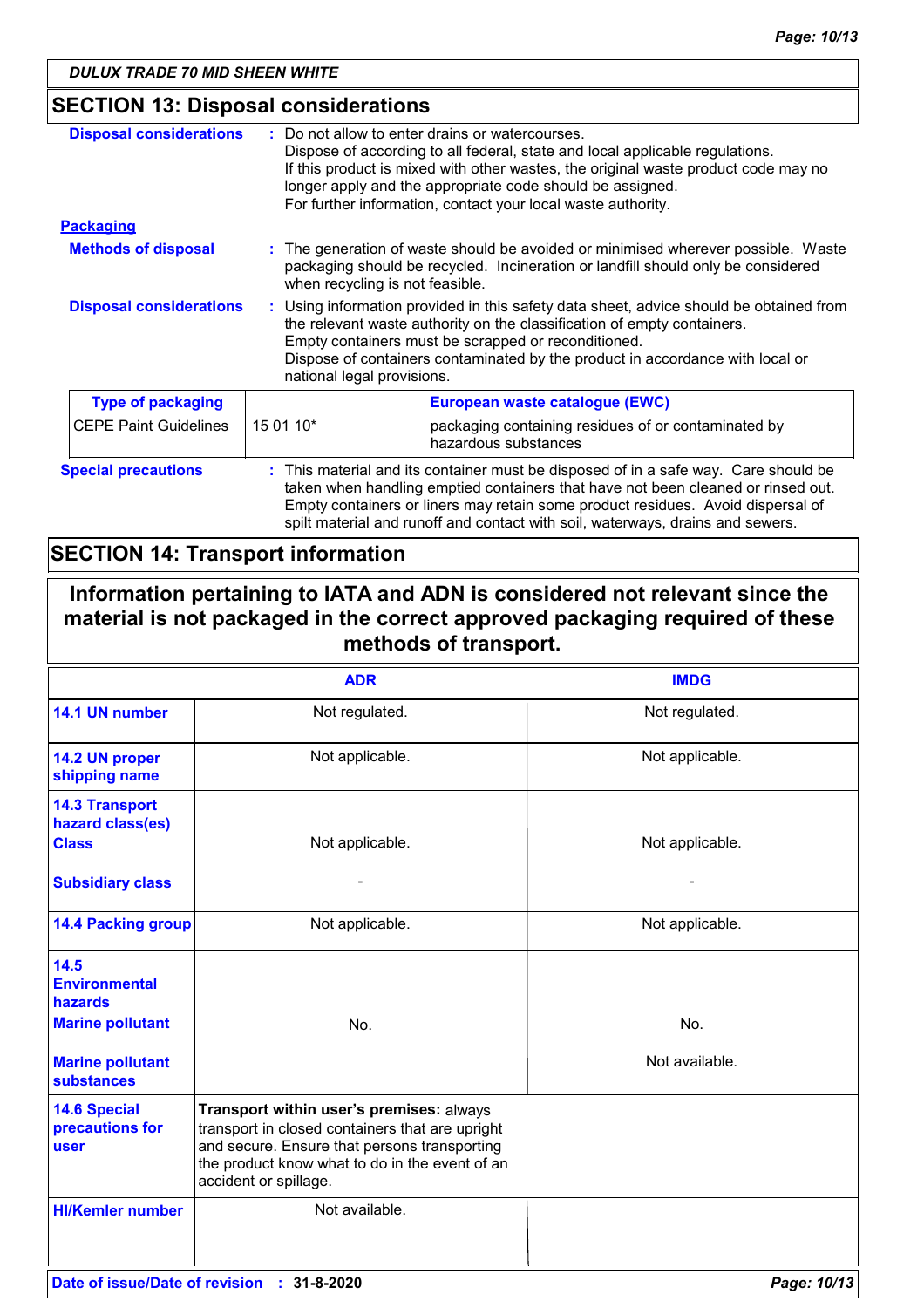| <b>Emergency</b>                                                                                                                                                                                                                                                                                                                                                                                                                                                                                                                                                                                                                                                                                                     |                                        | Not applicable.                                                                                     |
|----------------------------------------------------------------------------------------------------------------------------------------------------------------------------------------------------------------------------------------------------------------------------------------------------------------------------------------------------------------------------------------------------------------------------------------------------------------------------------------------------------------------------------------------------------------------------------------------------------------------------------------------------------------------------------------------------------------------|----------------------------------------|-----------------------------------------------------------------------------------------------------|
| schedules (EmS)                                                                                                                                                                                                                                                                                                                                                                                                                                                                                                                                                                                                                                                                                                      |                                        |                                                                                                     |
| <b>14.7 Transport in bulk</b><br>according to Annex II of<br><b>MARPOL and the IBC Code</b>                                                                                                                                                                                                                                                                                                                                                                                                                                                                                                                                                                                                                          | : Not applicable.                      |                                                                                                     |
| <b>Additional</b><br><b>information</b>                                                                                                                                                                                                                                                                                                                                                                                                                                                                                                                                                                                                                                                                              |                                        |                                                                                                     |
| <b>SECTION 15: Regulatory information</b>                                                                                                                                                                                                                                                                                                                                                                                                                                                                                                                                                                                                                                                                            |                                        |                                                                                                     |
| EU Regulation (EC) No. 1907/2006 (REACH)<br><b>Annex XIV - List of substances subject to authorisation</b><br><b>Annex XIV</b><br>None of the components are listed, or the component present is below its threshold.<br><b>Substances of very high concern</b><br>None of the components are listed, or the component present is below its threshold.<br><b>Annex XVII - Restrictions</b><br>on the manufacture,<br>placing on the market<br>and use of certain<br>dangerous substances,<br>mixtures and articles<br><b>Other EU regulations</b><br><b>VOC for Ready-for-Use</b><br><b>Mixture</b><br>Ozone depleting substances (1005/2009/EU)<br>Not listed.<br><b>Prior Informed Consent (PIC) (649/2012/EU)</b> | : Not applicable.<br>: Not applicable. | 15.1 Safety, health and environmental regulations/legislation specific for the substance or mixture |
| Not listed.<br><b>Seveso Directive</b><br>This product is not controlled under the Seveso Directive.<br><b>International regulations</b><br><b>Chemical Weapon Convention List Schedules I, II &amp; III Chemicals</b><br>Not listed.                                                                                                                                                                                                                                                                                                                                                                                                                                                                                |                                        |                                                                                                     |
| <b>Montreal Protocol (Annexes A, B, C, E)</b><br>Not listed.                                                                                                                                                                                                                                                                                                                                                                                                                                                                                                                                                                                                                                                         |                                        |                                                                                                     |
| <b>Stockholm Convention on Persistent Organic Pollutants</b><br>Not listed.                                                                                                                                                                                                                                                                                                                                                                                                                                                                                                                                                                                                                                          |                                        |                                                                                                     |
| <b>Rotterdam Convention on Prior Informed Consent (PIC)</b><br>Not listed.                                                                                                                                                                                                                                                                                                                                                                                                                                                                                                                                                                                                                                           |                                        |                                                                                                     |
| <b>UNECE Aarhus Protocol on POPs and Heavy Metals</b>                                                                                                                                                                                                                                                                                                                                                                                                                                                                                                                                                                                                                                                                |                                        |                                                                                                     |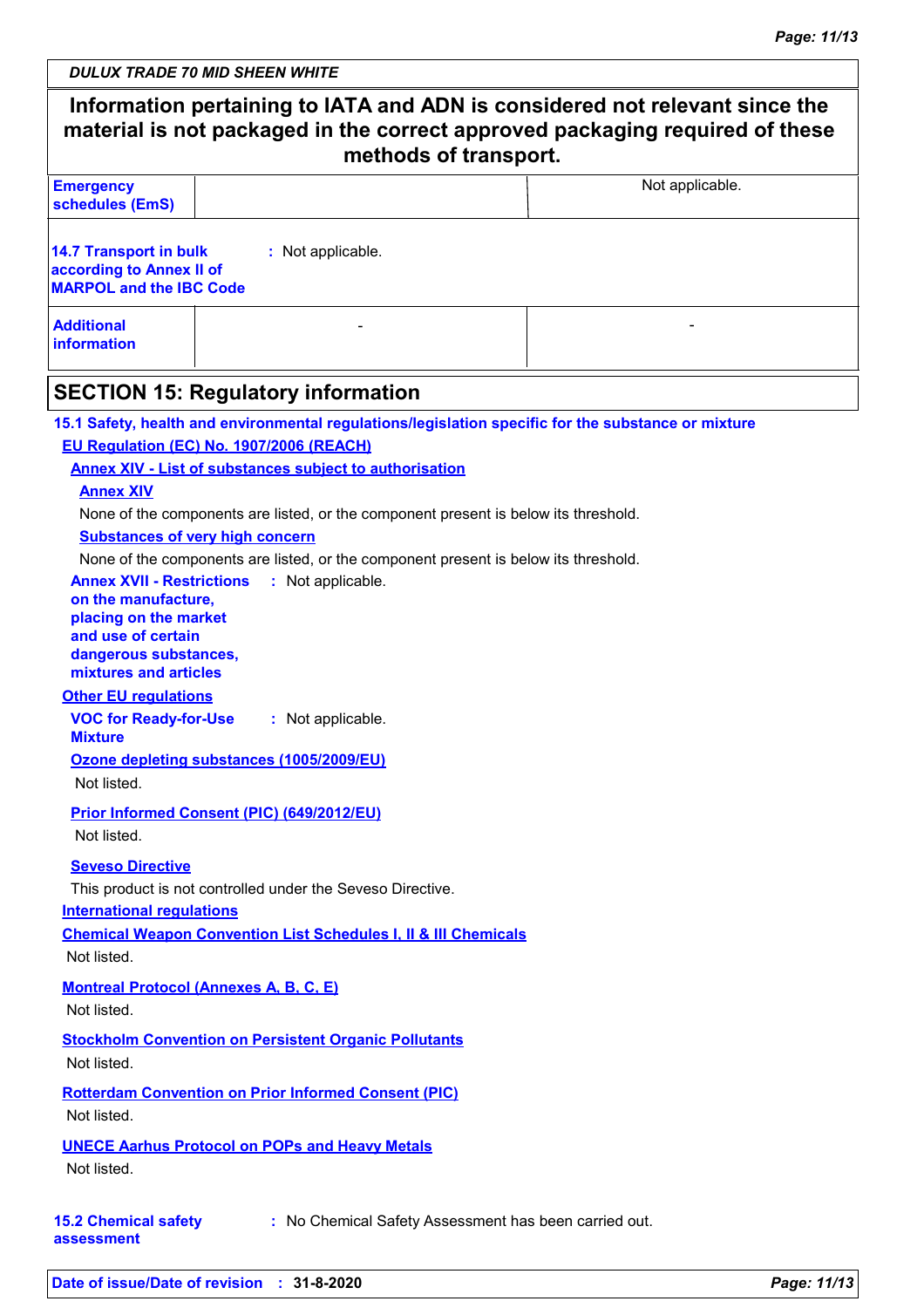# **SECTION 16: Other information**

| <b>CEPE code</b> |  |
|------------------|--|
|------------------|--|

|  |  |  | $\nabla$ Indicates information that has changed from previously issued version. |  |
|--|--|--|---------------------------------------------------------------------------------|--|
|--|--|--|---------------------------------------------------------------------------------|--|

|  | <b>Abbreviations and acronyms : ATE = Acute Toxicity Estimate</b>             |
|--|-------------------------------------------------------------------------------|
|  | CLP = Classification, Labelling and Packaging Regulation [Regulation (EC) No. |
|  | 1272/2008]                                                                    |
|  | DMEL = Derived Minimal Effect Level                                           |
|  | DNEL = Derived No Effect Level                                                |
|  | EUH statement = CLP-specific Hazard statement                                 |
|  | PBT = Persistent, Bioaccumulative and Toxic                                   |
|  | <b>PNEC = Predicted No Effect Concentration</b>                               |
|  | <b>RRN = REACH Registration Number</b>                                        |
|  | vPvB = Very Persistent and Very Bioaccumulative                               |

### **Procedure used to derive the classification according to Regulation (EC) No. 1272/2008 [CLP/GHS]**

| <b>Classification</b> | <b>Justification</b> |
|-----------------------|----------------------|
| Skin Sens. 1, H317    | l Calculation method |

### **Full text of abbreviated H statements**

| H <sub>301</sub> | Toxic if swallowed.                                   |
|------------------|-------------------------------------------------------|
| H310             | Fatal in contact with skin.                           |
| H314             | Causes severe skin burns and eye damage.              |
| H317             | May cause an allergic skin reaction.                  |
| H318             | Causes serious eye damage.                            |
| H330             | Fatal if inhaled.                                     |
| H400             | Very toxic to aquatic life.                           |
| H410             | Very toxic to aquatic life with long lasting effects. |

### **Full text of classifications [CLP/GHS]**

| <u>I uli text of classifications [OLI /OHO]</u>                                                                                                                                                                   |                   |                                                                                                                                                                                                                                                                                                                                                                                                        |
|-------------------------------------------------------------------------------------------------------------------------------------------------------------------------------------------------------------------|-------------------|--------------------------------------------------------------------------------------------------------------------------------------------------------------------------------------------------------------------------------------------------------------------------------------------------------------------------------------------------------------------------------------------------------|
| Acute Tox. 2, H310<br>Acute Tox. 2, H330<br>Acute Tox. 3, H301<br>Aquatic Acute 1, H400<br>Aquatic Chronic 1, H410<br>Eye Dam. 1, H318<br>Skin Corr. 1C, H314<br><b>Skin Sens. 1, H317</b><br>Skin Sens. 1A, H317 |                   | ACUTE TOXICITY (dermal) - Category 2<br><b>ACUTE TOXICITY (inhalation) - Category 2</b><br>ACUTE TOXICITY (oral) - Category 3<br>SHORT-TERM (ACUTE) AQUATIC HAZARD - Category 1<br>LONG-TERM (CHRONIC) AQUATIC HAZARD - Category 1<br>SERIOUS EYE DAMAGE/EYE IRRITATION - Category 1<br>SKIN CORROSION/IRRITATION - Category 1C<br>SKIN SENSITISATION - Category 1<br>SKIN SENSITISATION - Category 1A |
| <b>Date of printing</b>                                                                                                                                                                                           | $: 1 - 9 - 2020$  |                                                                                                                                                                                                                                                                                                                                                                                                        |
| Date of issue/ Date of<br><b>revision</b>                                                                                                                                                                         | $: 31 - 8 - 2020$ |                                                                                                                                                                                                                                                                                                                                                                                                        |

### 3.01 **: Version Date of previous issue :** 26-8-2020

### **Notice to reader**

*IMPORTANT NOTE The information in this data sheet is not intended to be exhaustive and is based on the present state of our knowledge and on current laws: any person using the product for any purpose other than that specifically recommended in the technical data sheet without first obtaining written confirmation from us*  as to the suitability of the product for the intended purpose does so at his own risk. It is always the *responsibility of the user to take all necessary steps to fulfill the demands set out in the local rules and legislation. Always read the Material Data Sheet and the Technical Data Sheet for this product if available. All advice we give or any statement made about the product by us (whether in this data sheet or otherwise) is correct to the best of our knowledge but we have no control over the quality or the condition of the substrate or the many factors affecting the use and application of the product. Therefore, unless we specifically agree in writing otherwise, we do not accept any liability whatsoever for the performance of the product or for any*  loss or damage arising out of the use of the product. All products supplied and technical advice given are *subject to our standard terms and conditions of sale. You should request a copy of this document and review it carefully. The information contained in this data sheet is subject to modification from time to time in the light of experience and our policy of continuous development. It is the user's responsibility to verify that this data sheet is current prior to using the product.*

*Brand names mentioned in this data sheet are trademarks of or are licensed to AkzoNobel.*